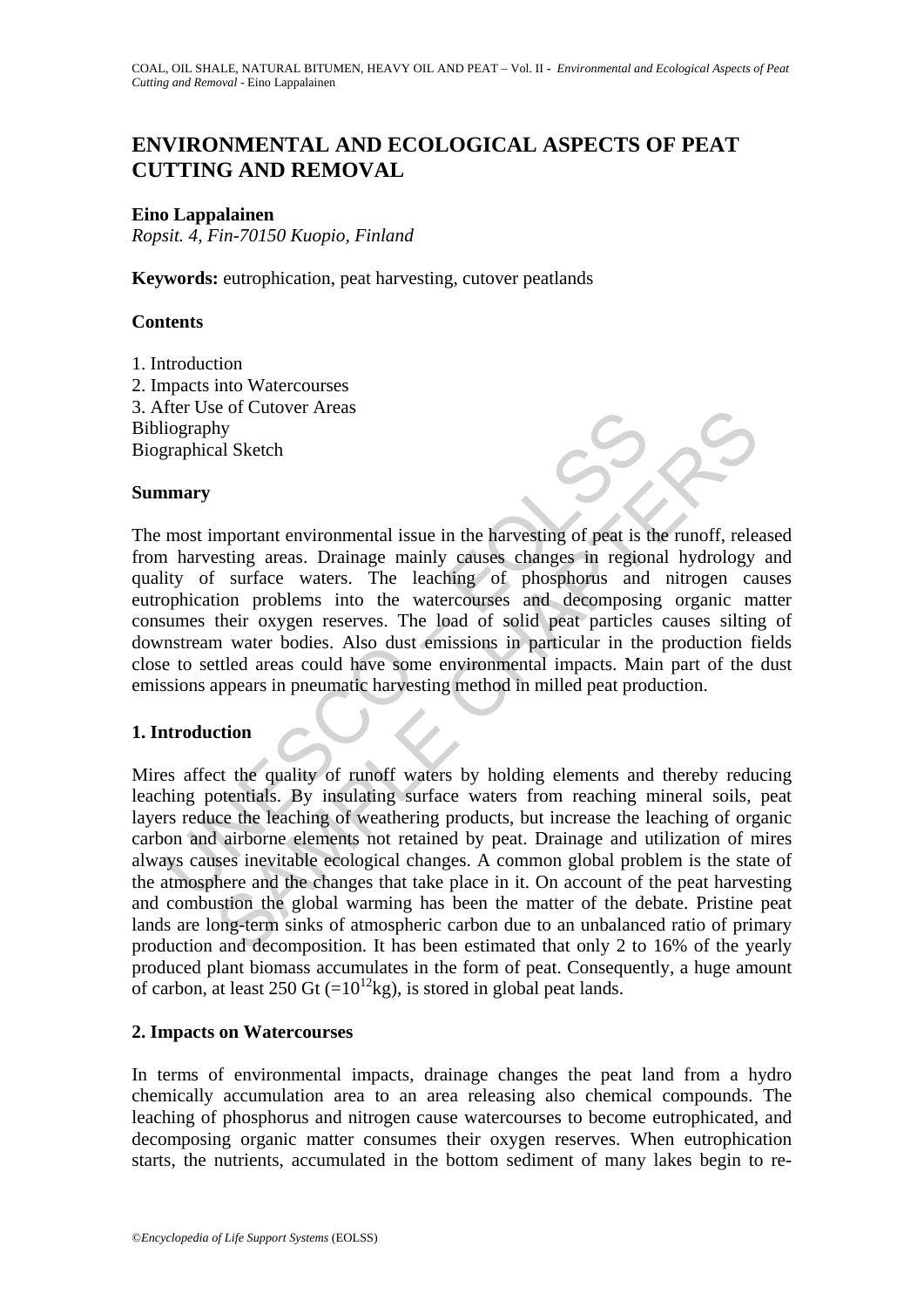dissolve in water due to oxygen depletion. This internal load slows down the recovery of eutrophicated lakes even if the external load can be attenuated. For example in Finland, where peat industry operates in a production area of about 50 000 to 60 000 ha annually, the nutrient load accounts for only 0.7 percent of the phosphorus and 0.9 percent of the nitrogen load of the country.

The typical, average annual phosphorus release from peat harvesting areas in northern boreal zone is 21 kg per 100 ha and that of inorganic nitrogen from 650 to 1000 kg per 100 ha. Compared with the more conventional modes of land use, phosphorus and nitrogen releases from a peat mining areas are about 20% and 80%, respectively of those from arable area of the same size. The preparation of peat harvesting areas increases the release of iron. Concentrations of dissolved iron compounds in the runoff are highest during dry periods. In oxygen- bearing peat layers the iron compounds precipitate. It has been noted that iron release declines after a peat harvesting area has been drained.

The concentrations of trace elements in peat vary depending on the type of peat, its decomposition degree, ash content, acidity and even on the type of subsoil. In relation to mineral soils, the metal contents of peat are low, although in recent years, the atmospheric deposition has increased also heavy metal contents of superficial peat.

A nuisance, typical of peat harvesting is the drifting of solids, that is, peat particles, into watercourses from ditches and harvesting fields. The load of solids causes silting of water bodies. In a well-planned and managed harvesting area, less than 0.5% of the average peat yield is washed out.

ipitate. It has been noted that iron release declines after a peat 1<br>of drained.<br>
1 drained.<br>
concentrations of trace elements in peat vary depending on the<br>
concentrations of trace elements, each content, acidity and even It has been noted that iron release declines after a peat harvesting area<br>It has been noted that iron release declines after a peat harvesting area<br>ed.<br>Intrations of trace elements in peat vary depending on the type of pe As harvesting fields are not protected by vegetation, a sudden heavy shower may also transport material from drying milled peat into ditches. Preventing of the outwash is done with ditch retainers, sedimentation, filtering, and soil infiltration or surface runoff. A properly working settling pond reduces the amount of solids washed out by 30–40%; moreover, improving the retention capacity enables over 80% of the solids in a harvesting field to be retained.

Using the same chemicals as those used to treat drinking water can treat dissolved nutrients. By this method the most distinct changes are the improvement in water clarification by 70–90% and the decline in concentrations of dissolved organic compounds by an average of 88%. The purification degree for nitrogen compounds has been 28%, for phosphorus compounds over 80% and for solids over 70%.The most common water protection measure used for nutrient retention is based on surface runoff. To be feasible, the method requires a rather flat (gradient not more than 1%) undrained area. The drainage waters will be guided to this area. Surface runoff as well as filtration of the drainage waters in mineral soils is natural purification systems.

Suspended solids in the run-off waters are the principal environmental impact of milled peat production. By using artificial floodplains, isolation ditches and shallow sedimentation ponds, covered with hygrophyte vegetation (eg. *Phragmites australis, Typha latifolia,* and *T. angustifolia)*, the load of fine-grained and slowly depositing material can substantially be reduced.